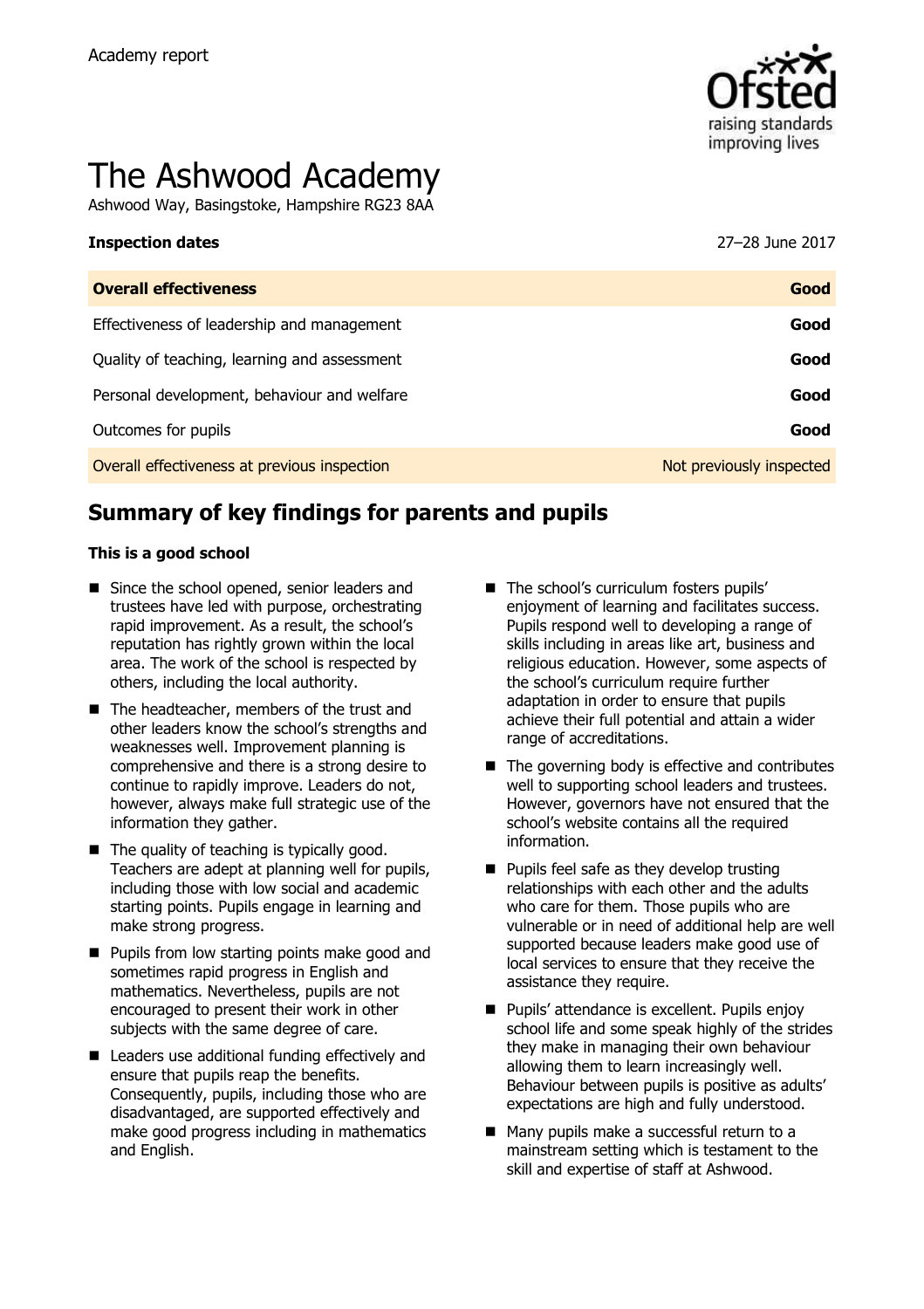

# **Full report**

### **What does the school need to do to improve further?**

- $\blacksquare$  Strengthen the quality of leadership and management further, including governance, by:
	- ensuring that the school's website complies with Department for Education guidance on what academies should publish
	- making greater use of school performance information when evaluating school effectiveness
	- developing the school's curriculum, including in science, so that pupils have the best chance of gaining a wider range of worthwhile accreditations.
- **IMPROVE THE THE THE GUALITY OF THE EXPIRITION EXPECTATIONS** of pupils' presentation in all subjects.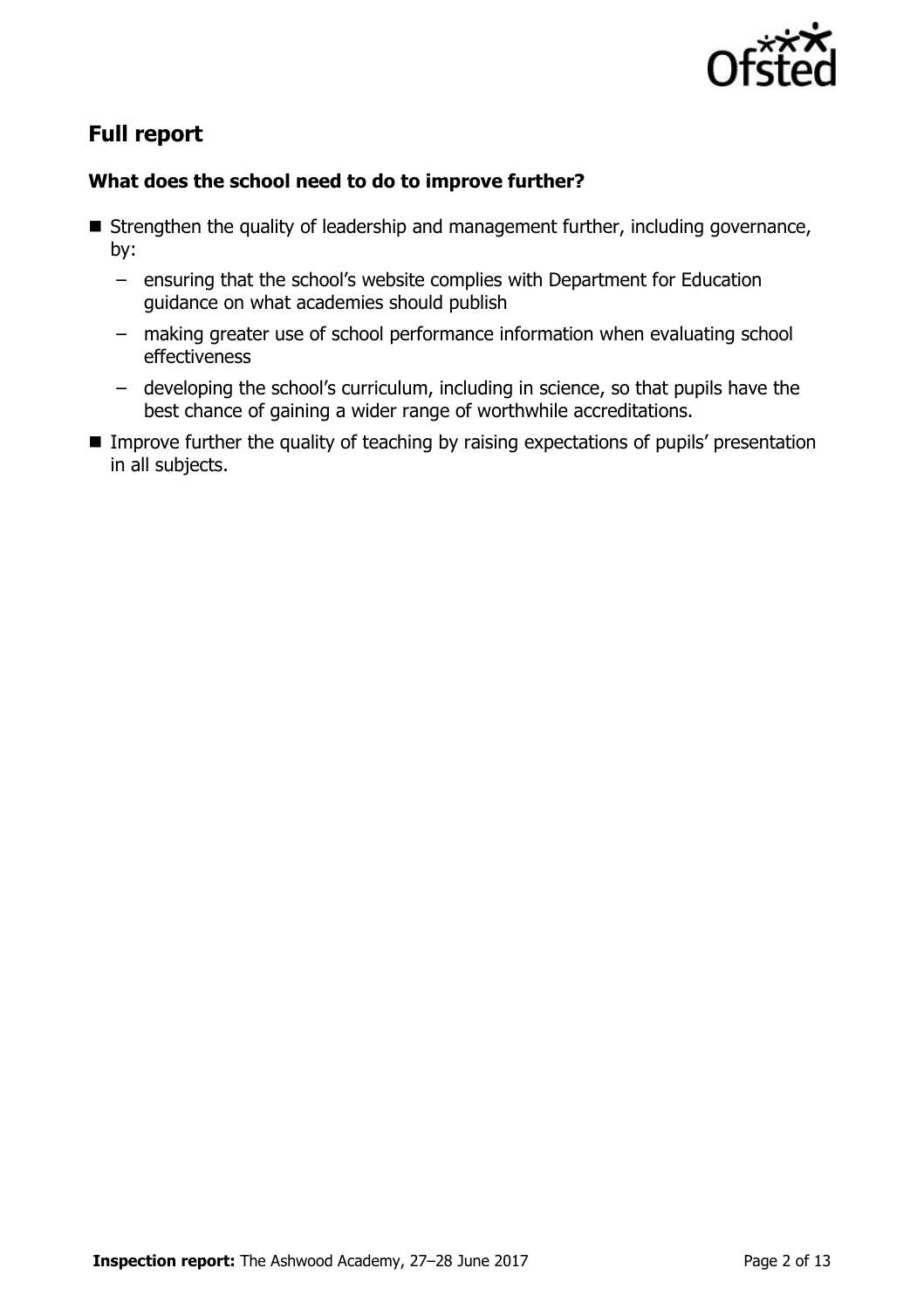

# **Inspection judgements**

#### **Effectiveness of leadership and management Good**

- Leaders, in a relatively short space of time, have established a culture of high expectations for all. The headteacher and other senior staff have coordinated significant improvement since the school opened. Their unswerving focus on school improvement has ensured that both the quality of teaching and the achievement of pupils have developed at speed. Leaders, including trustees, who are ably steered by the executive principal, ascribe to a compelling vision for the future, which all staff are energetically working towards. Consequently, the school is now on a much firmer footing within the locality and its reputation continues to strengthen.
- Staffing arrangements have stabilised this year. The school's staffing profile includes a full quota of core subject teachers and specialist teachers. Leaders have seized upon the chance to strongly influence the development of staff skills and expertise, including facilitating professional qualifications. Morale is high and staff are united in their ambition to give of their best for the pupils in their care. Outcomes for pupils have improved and all move on to appropriate next steps because the school equips them with the skills needed for success.
- The headteacher, ably supported by other leaders, monitors school performance closely. Consequently, there is a clear and consistent understanding of what the school does well and where further improvement is required. The school's improvement plan is well considered, with appropriate actions to raise standards further. Helpfully, leaders retain a long-term view, setting a clear trajectory for additional improvement.
- Leaders, from the moment pupils join, gather a range of performance information including that relating to pupils' achievement, attendance and well-being. However, the strategic use of this information in order to evaluate school performance judiciously requires further development. This is because many leaders are inexperienced or new to their roles.
- The assistant headteacher is instrumental in ensuring that pupils' individual needs, including those who may have special educational needs, are identified as soon as they join the school. Initial pupil assessments are comprehensive. Consequently, the school has a high success rate of ensuring that pupils whose special educational needs had not been pinpointed in previous schools benefit from specialist placements, including some to special schools. This ensures that each pupil moves on to an appropriate next step and his or her needs are met well.
- Newly appointed curriculum leaders have already instigated well-judged changes, particularly in English and mathematics. For example, the English leader is beginning to adapt the key stage 3 programme of study appropriately so more pupils gain accreditations. This work is at an early stage. Curriculum leaders' professional growth is highly prized by senior leaders. The senior team attach importance to the skills and enthusiasm that subject leaders bring to their roles. However, some curricular aspects remain less well developed. Leaders acknowledge that the range of external accreditations on offer at key stage 4 is too narrow for some pupils.
- Despite this, leaders have ensured that the school's current curriculum is wellconsidered and appropriately personalised to meet pupils' individual and complex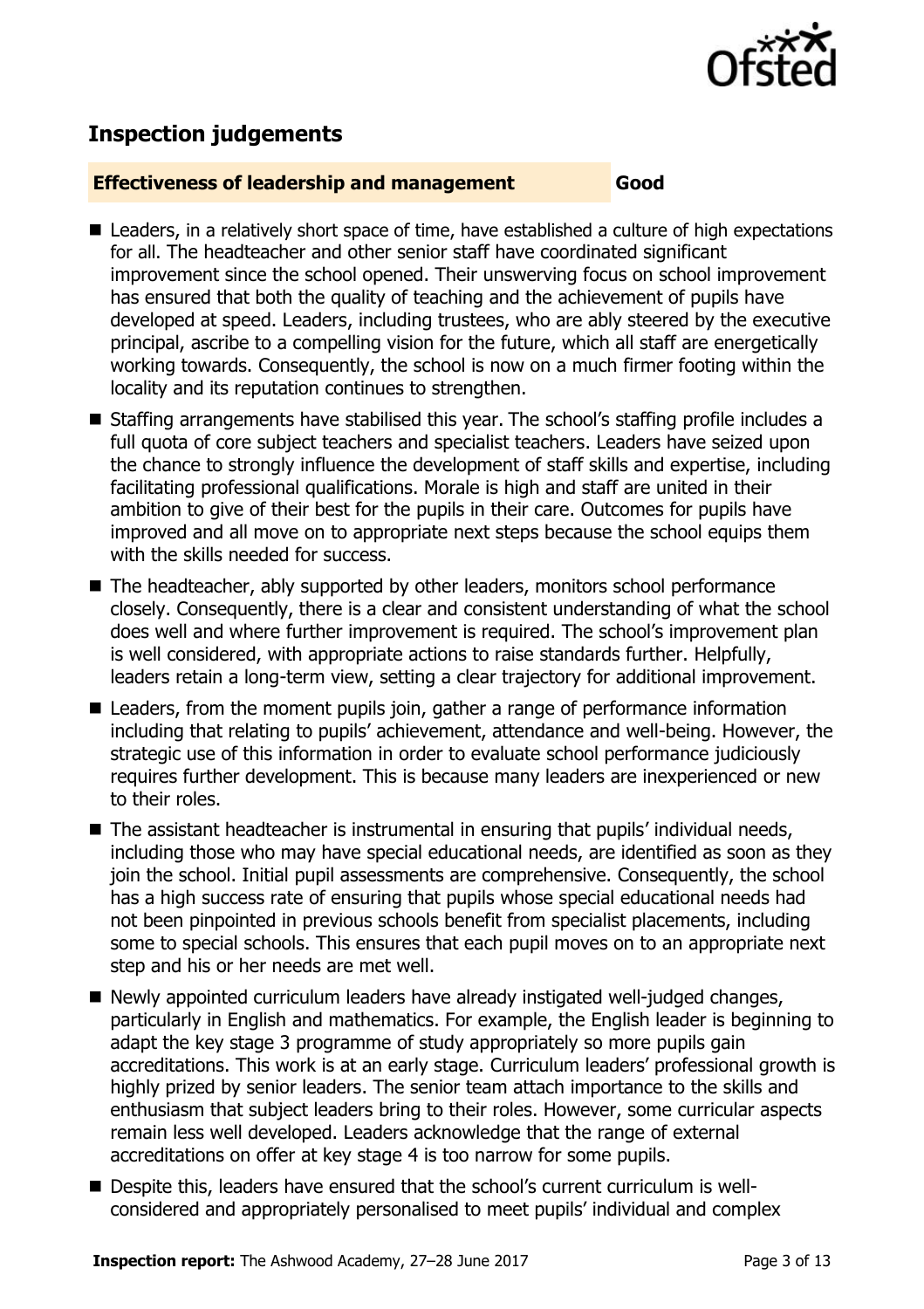

needs. In addition, pupils follow a programme of learning which enables them to develop new skills in leadership, communication and resilience. Moreover, extracurricular activities such as tennis, philosophy and cookery develop pupils' social skills rapidly, fostering team spirit and cooperation. The curriculum gives pupils a thirst for learning. Leaders acknowledge that more detailed information about the content of the curriculum should be included on the school's website to enable parents to hold a clear overview of what is studied and when.

- Teachers are set challenging targets linked to improving outcomes for pupils. Regular monitoring by a range of senior leaders is helpful and teachers receive valuable advice on how to improve their skills, including those who are new to the profession. The quality of teaching has improved significantly since the school opened. Leaders ensure that staff performance targets link directly to pupils' achievement and targets within the school's development plan.
- Morale is high and all are proud of how much the school has improved in recent times. One member of staff encapsulated the views of others, saying, 'I feel valued, supported and encouraged in my role. I truly feel I make a difference.'
- Leaders ensure that pupils develop an understanding of democracy, respect and other modern British values. Pupils regularly vote on different themes to express an opinion. For example, during the recent presidential election in the United States pupils considered the quandary of 'Should celebrities become politicians?' Such debate enables pupils to express their views respectfully and have their voices heard.
- As most pupils attend on a temporary basis and are dual registered, the school does not receive additional funding directly, including Year 7 catch-up funding or funding for pupils who have special educational needs and/or disabilities. However, leaders go to great lengths to ensure that disadvantaged pupils benefit from the pupil premium, invoicing feeder schools retrospectively. This fastidious approach means that disadvantaged pupils benefit from additional support when needed most. As a result, stumbling blocks to achieving well are overcome and disadvantaged pupils quickly make good progress socially, emotionally and academically, often outperforming their peers.

#### **Governance of the school**

- Trustees, steered knowledgeably by the executive principal, ensure that all parties know and understand their responsibilities. Governors play an important part by making regular visits and gathering first-hand information to inform their discussions. Many are highly experienced and knowledgeable and recognise the tremendous improvement to the school since it opened.
- Governors meet regularly and review many aspects of the school's performance. However, they are less secure in how well pupils are learning as their understanding of performance information is underdeveloped.
- Work to assure governors that pupils are kept safe is of high quality. The safeguarding governor is knowledgeable and meets regularly with the school's designated safeguarding lead. This enables governors to review in depth the school's processes against current safeguarding requirements. This work is particularly helpful to leaders.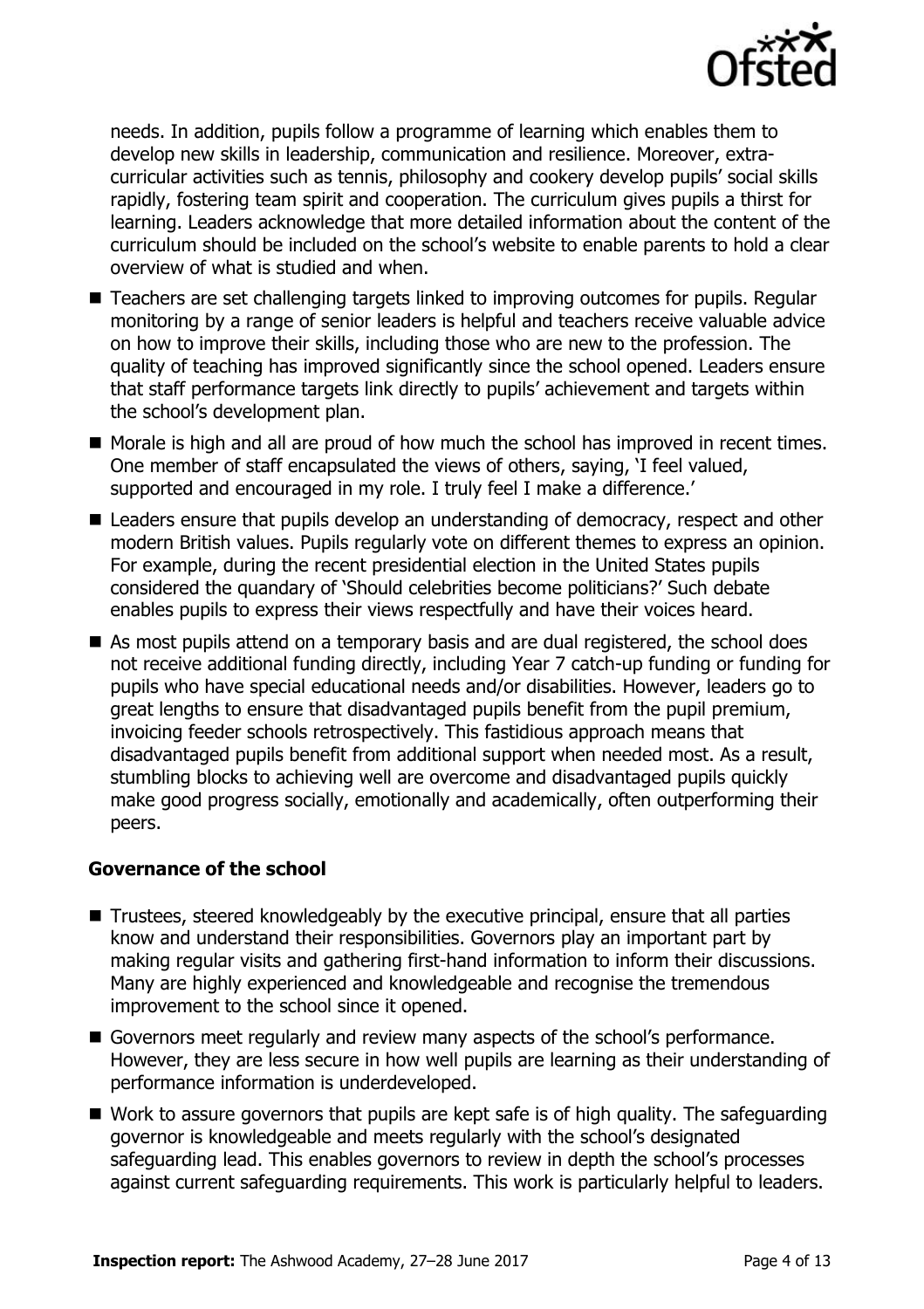

■ Trustees and governors ensure that there is helpful information on the school's website, particularly about the school's admission process. However, some aspects, including curriculum information and pupil premium spending, do not fully comply. During the inspection, the executive principal was already beginning to address these shortcomings.

### **Safeguarding**

- The arrangements for safeguarding are effective.
- The school's safeguarding policy meets requirements. Staff understand and discharge their responsibilities very effectively. For example, staff know and understand how to refer a pupil if they have concerns.
- Working closely with external professionals, leaders promptly activate appropriate support from a wide range of agencies to fully meet pupils' needs. For example, the school has forged strong partnerships with professionals such as those specialising in health care to address some pupils' substance misuse difficulties. Many pupils benefit from such intervention and consequently address some troubling issues that have plagued them in the past. Such support contributes well to ensuring pupils' readiness for transition to the next stage in their lives.
- Safer recruitment processes are followed rigorously. Leaders ensure that appropriate checks are made on adults' suitability to work with children. References and other required information is gathered and filed systematically in staff personnel folders. The school's single central record is maintained meticulously.
- **Parents who responded to the school's own survey are rightly confident that the school** is a safe place for their children. Pupils' behaviour is managed well so that they do not become a risk to themselves or others.
- The school's thorough approach is enhanced further by prioritising pupils' well-being through a variety of curriculum activities. Following training, subject leaders have wisely adapted the curriculum to generate meaningful links to supporting pupils' personal safety awareness. Leaders carefully orchestrate the expertise of others so that pupils are mindful of the dangers of radicalisation, knife crime and gang culture, for example. Consequently, many pupils strengthen their ability to resist peer pressure and outside influences, getting back on track successfully.

#### **Quality of teaching, learning and assessment Good**

- The quality of teaching and learning is consistently good. As a result, pupils, who often join the school following interruption to their education, make good and sometimes rapid progress from low starting points. Teachers are highly adept at forging trusting relationships, promoting pupils' self-assurance effectively and sparking their interest in a variety of subjects. Staff expertise enables many pupils to re-engage positively with education and experience success.
- Staff take hold of opportunities to develop pupils' social skills, emphasising the importance of personal qualities such as integrity and honesty. For example, during a social communication session, a member of staff skilfully facilitated a discussion to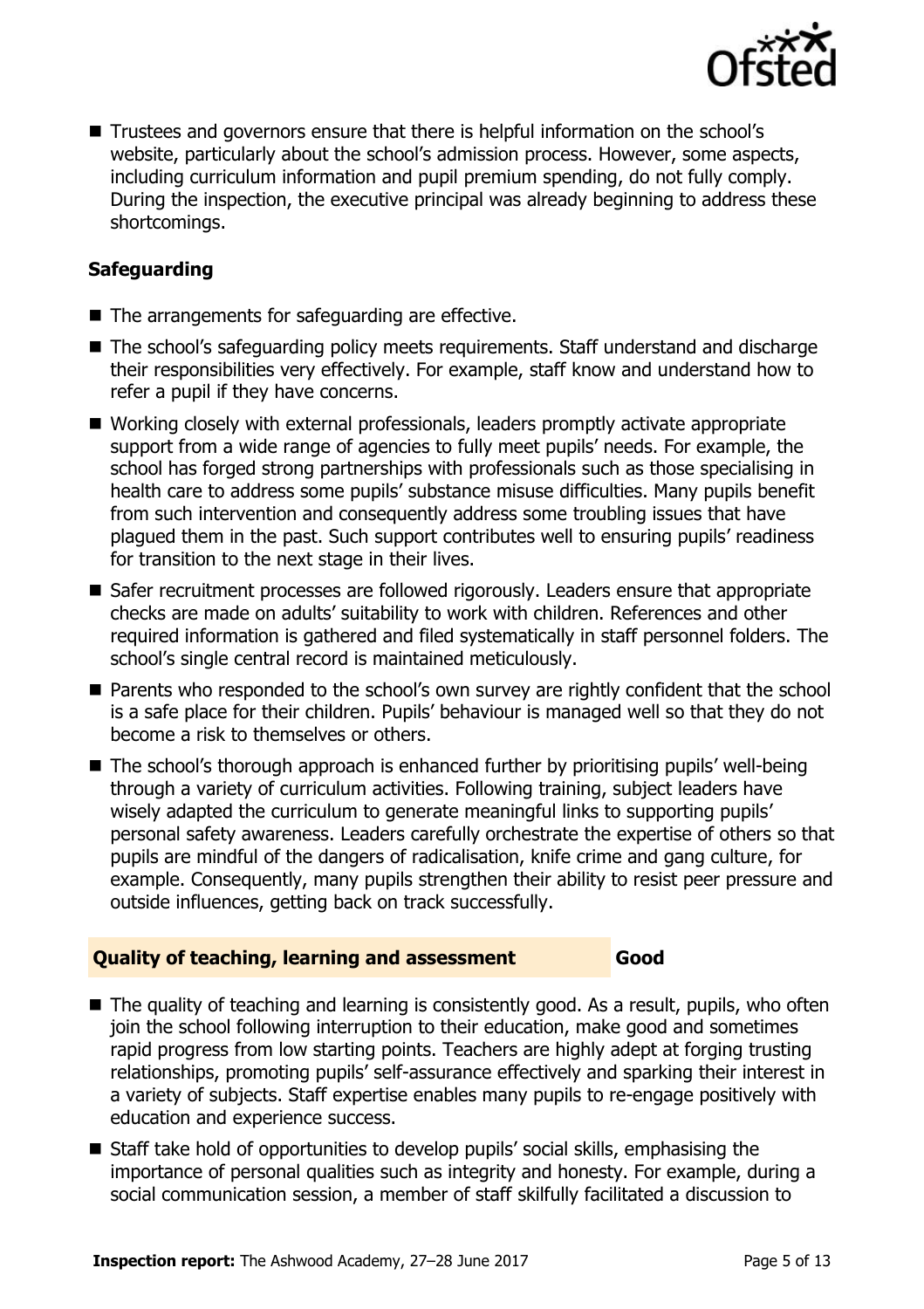

consider the dilemma of when borrowing becomes stealing. Pupils were able to consider different scenarios and rehearse sensible decisions about the appropriate course of action to take. As a result, pupils' behaviour improves and they develop a stronger sense of moral responsibility.

- Teachers' planning is appropriately adapted to align closely to pupils' starting points. Using the information gathered at the point of admission, teachers waste no time in setting appropriately challenging tasks. Teachers also build very effectively on prior learning, encouraging pupils to think about previous tasks when they become stuck or uncertain. For example, when considering fractions a pupil who was struggling looked back over previous learning and declared, 'I remember this now.' Consequently, pupils' engagement and momentum in learning well becomes sustained over time.
- The teaching of mathematics is highly effective. Teachers have strong subject knowledge and are proficient at modelling a variety of calculation strategies so pupils grasp what is expected. Teachers also encourage pupils to reason and explain their thinking, often with marked success. For example, pupils in key stage 3 discussed their ideas when solving complex word problems, enabling them to identify probabilities accurately.
- $\blacksquare$  Pupils respond well to a variety of opportunities to hone their writing skills in a variety of subjects. For example, in Year 10, pupils studying for an arts award used computers to research and present information about an inspirational person of their choice. They were able to source and present evidence accurately. This was because the teacher interjected regularly with well-judged reminders about grammatical accuracy, including the use of punctuation.
- Leaders advocate that keeping pupils' needs at the heart of their work is pivotal to ensuring that all staff are well equipped to deal with the demands of their roles. Opportunities to discuss pupils' requirements are threaded through the school week, enabling adults to talk about individual pupils in depth. This means that pupils' social, moral and academic needs are kept at the forefront of adults' work, enabling pupils to progress in all areas of their development.
- Staff hold high expectations of pupils' behaviour and learning. Teachers model very effectively what is expected and set clear parameters for pupils to experience success. Adults' comments, including, 'You can do this without me' and, 'You know what you are doing', are influential in developing pupils' self-confidence. Furthermore, opportunities abound for pupils to apply their English and mathematical skills in other subjects. For example, pupils in Year 8 could confidently calculate the biomass of different substances. However, pupils do not always achieve the same neat level of presentation as they do so routinely in English.
- Support staff are deployed thoughtfully and are skilful at managing pupils' behaviour. Relationships are positive. Pupils quickly build trusting and respectful relationships with adults which enable them to access learning, following a period of absence from education for many. Staff are able to de-escalate situations quickly as well as reengage pupils in learning well over time. All staff work closely together and strong partnerships are evident across the school.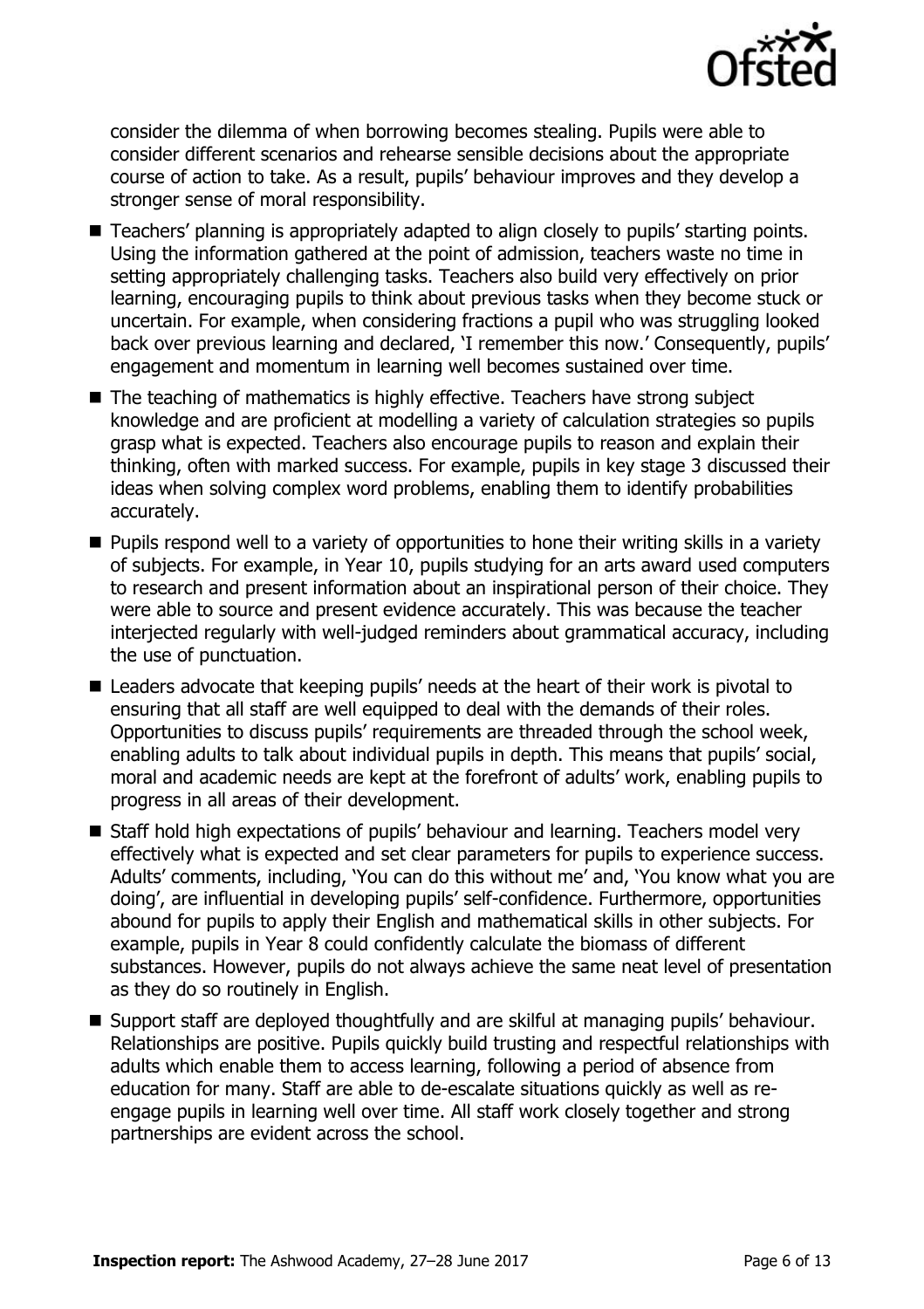

■ Teachers implement the school's approach to providing feedback to pupils highly consistently. As a result, pupils' misconceptions are 'nipped in the bud' and they are clear on how to improve.

#### **Personal development, behaviour and welfare Good**

#### **Personal development and welfare**

- The school's work to promote pupils' personal development and welfare is good.
- **Pupils are confident that staff deal very effectively with bullying. Staff act as advocates,** working alongside pupils in tutor groups. Advocates get to know and understand pupils well. This enables them to have a marked impact on developing pupils' emotional health. The school's highly developed culture of support benefits all aspects of pupils' learning, including those who, for example, become stressed during examinations.
- The majority of pupils express a high level of confidence in staff, noting that there is always an adult they can talk to. Despite, previously poor experiences of schooling, pupils quickly develop positive, trusting relationships with adults. Pupils feel safe.
- **Pupils are especially well supported to move onto the next stage of education or** training. Pupils participate in face-to-face or group sessions that equip them with skills and understanding regarding decision making, employability and apprenticeships. Pupils participate in a range of work placements such as plumbing or hairdressing. As a result, pupils make informed choices and many go on to appropriate vocational pathways.
- **Pupils discuss challenging subjects maturely. For example, during a sex and** relationships lesson pupils listened well to one other, demonstrating respect for one another's views. The school's personal, health and social education programme is tailored to tackle issues that directly affect the lives of pupils. For example, after concerns about pupils' respect for fire safety, a course was followed and all pupils achieved a fire safety qualification. Consequently, the curriculum meets pupils' needs extremely well.

#### **Behaviour**

- The behaviour of pupils is good.
- $\blacksquare$  Behaviour is managed extremely well. Many pupils, including those who attend alternative providers, significantly improve their behaviour over time and are able to transition successfully on to the next stage, including reintegrating back into mainstream education. Typically, pupils show respect and regard for their peers, staff and visitors.
- Despite the very high level of need within the school population, learning is rarely interrupted by incidents of problematic behaviour because staff and pupils deal with potential unrest effectively. The school's advocates play a key role, calming pupils and dealing with any rebellious outbursts. Consequently, pupils get back on track with minimal disruption to others.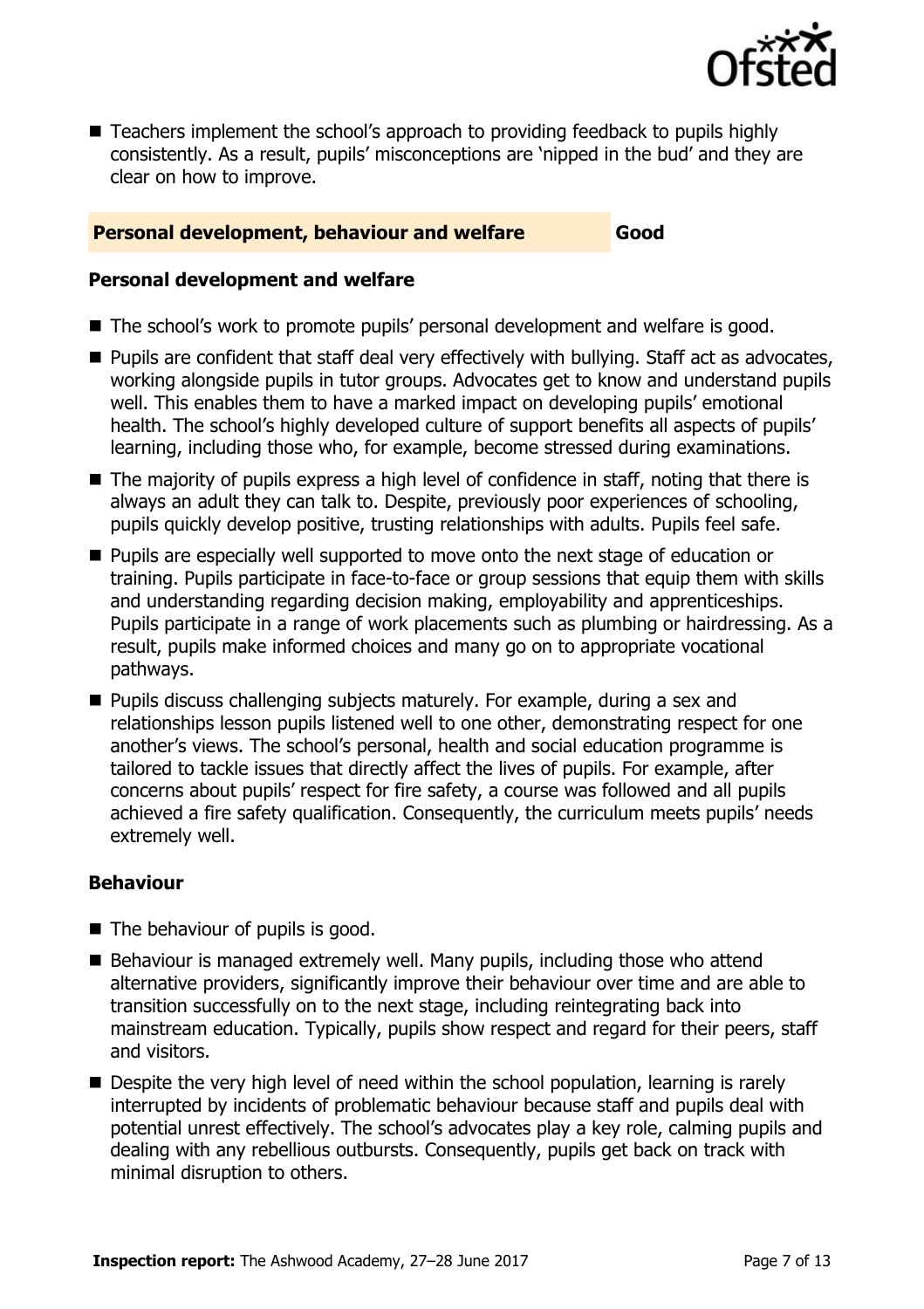- Attendance improves for many pupils, particularly when compared to their previous mainstream schooling pattern of attendance. Pupils settle in well and develop confidence in the adults who care for them. As a result, pupils' attendance in all year groups is high.
- Leaders track pupils' behaviour carefully and log incidents, noting sufficient detail. This enables leaders to track patterns of behaviour over time for all pupils, including those who are disadvantaged. Records show that the vast majority improve considerably and, for example, an individual's likelihood of exclusion significantly reduces.
- **Pupils are supported well and staff's expectations are stated clearly. Routines and** transitions, including from classrooms to breaktimes, are orderly and methodical.
- **Pupils told inspectors that behaviour at social times is usually good, adding, 'There are** always a lot of teachers to help if needed.' Teachers are quick to respond to any negativity when required, for example by confronting any derogatory language appropriately. In the main, pupils are courteous and the atmosphere is relaxed. They return to lessons promptly.

#### **Outcomes for pupils Good**

- Most pupils arrive with low levels of attainment because of gaps in their education, often due to a range of complex behavioural and medical needs or as a result of being permanently excluded from previous schools. The majority of pupils make good, and sometimes rapid, progress and this represents good achievement overall.
- **Pupils make good progress in mathematics and English, closing the gap between** themselves and their peers. Some pupils, despite disruptions to their schooling, achieve well and attain the standard expected for their age.
- **Pupils make good progress socially, emotionally and academically during their time at** the school and are able to return with levels of achievement which are closer to those expected nationally. Many pupils in key stage 3 successfully return to mainstream schools. All Year 11 pupils move on to an appropriate next step.
- $\blacksquare$  Many pupils make good progress in a variety of subjects. In art, pupils achieve particularly well and their GCSE coursework, studying artists such as Matisse, is of high quality. Pupils also appreciate their own academic development, discovering aptitude for subjects they have previously not accessed in depth. One pupil reflected upon her artistic growth, noting, 'I've tried new techniques. My confidence grew when I started to achieve reasonable results.' The curriculum is adapted appropriately to pupils' starting points and contributes well to enabling pupils to foster a positive self-image.
- Overall, many of those who continue to attend through key stage 4 make good progress. All gain mathematics and English GCSEs or other accreditations, such as in business and enterprise, by the end of Year 11. A high proportion achieve arts awards. This year, the majority of Year 11 pupils will move on to further education or vocational apprenticeships. In the past, some pupils have also gained places at universities.
- Leaders have successfully ensured that all pupils have an equal chance of success. Disadvantaged pupils make excellent progress and outperform their non-disadvantaged peers in English, mathematics and science.

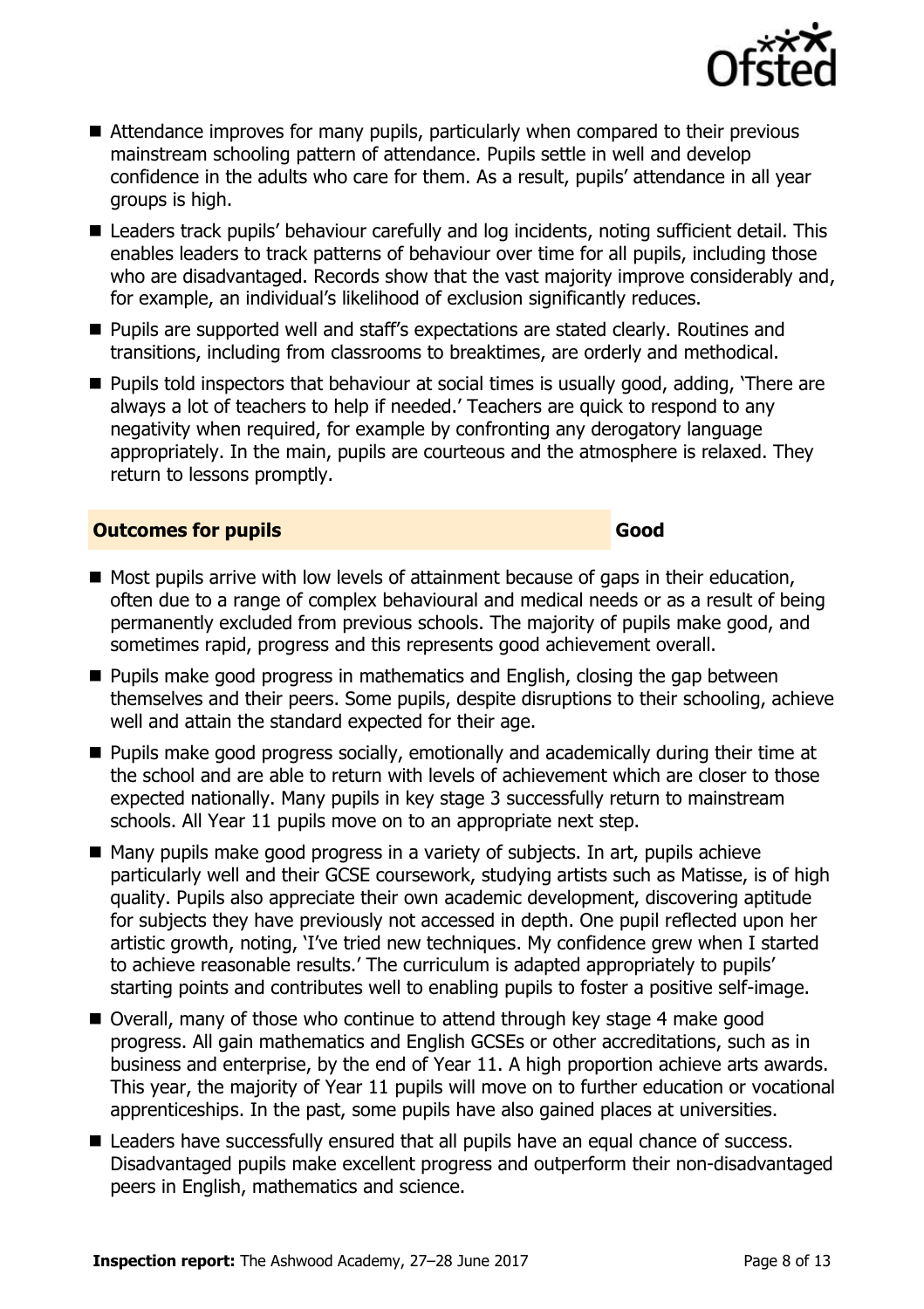

- All pupils who attend the school have identified behavioural needs. Staff assess accurately that some may also have additional learning needs. When this is the case, staff ensure that appropriate interventions such as additional reading support are instigated at the earliest opportunity. Staff also make well-judged decisions that will support pupils accessing examination situations, such as applying for additional time. This means that pupils who have special educational needs are well supported and make good progress, even though they may only be at the school for a short space of time.
- This year, pupils have not attained as well in science as leaders had predicted. This was in part due to unsettled staffing arrangements. Furthermore, some pupils with behavioural needs have found it too challenging to access some of the practical aspects of the course safely. Leaders are wisely beginning to make changes to the school's study programme so that more pupils experience success in this subject.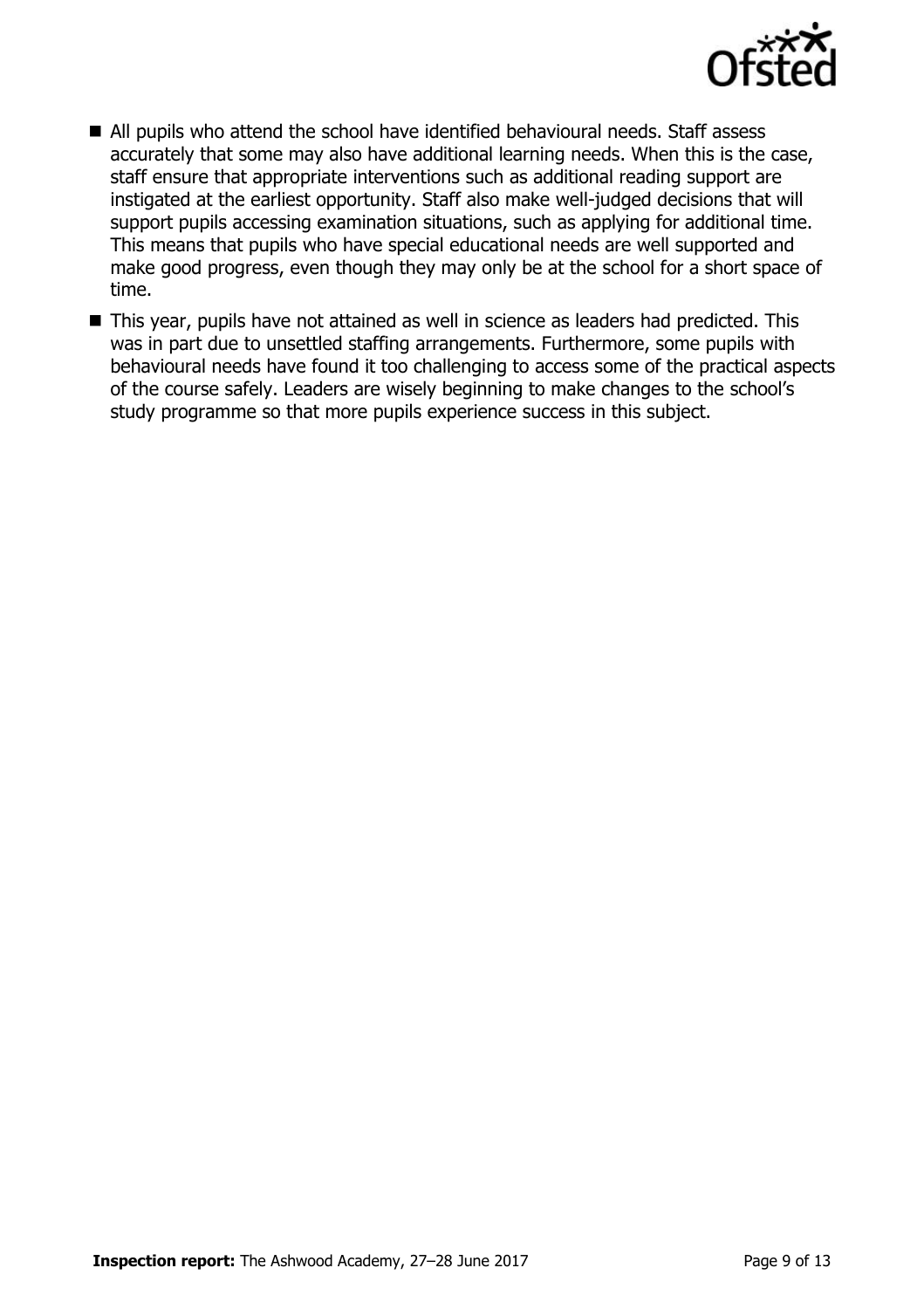

# **School details**

| Unique reference number  | 141123    |
|--------------------------|-----------|
| Local authority          | Hampshire |
| <b>Inspection number</b> | 10032829  |

This inspection of the school was carried out under section 5 of the Education Act 2005.

| Type of school                      | Alternative provision                                |
|-------------------------------------|------------------------------------------------------|
| School category                     | Academy alternative provision sponsor-led            |
| Age range of pupils                 | 11 to 16                                             |
| Gender of pupils                    | Mixed                                                |
| Number of pupils on the school roll | 19                                                   |
| Appropriate authority               | Academy trust                                        |
| Chair                               | <b>Bruce Newlands</b>                                |
| <b>Executive Principal</b>          | Graham Payne                                         |
| <b>Headteacher</b>                  | Dave Moran                                           |
| Telephone number                    | 01256 474005                                         |
| Website                             | www.catch-22.org.uk/services/the-<br>ashwood-academy |
| <b>Email address</b>                | adminoffice@theashwoodacademy.org.uk                 |
| Date of previous inspection         | Not previously inspected                             |

#### **Information about this school**

- The school, a pupil referral unit, opened in September 2014 as part of the Catch 22 Multi Academies Trust. The predecessor school that occupied the site, The Ashwood Centre was judged inadequate in March 2013.
- The school caters for pupils who are permanently excluded, at risk of exclusion from local mainstream schools or who are emotionally vulnerable or who have medical needs. All places are commissioned by Hampshire's Inclusion Service. Pupils attend for a varying length of time depending on their level of need. The average length of stay is approximately two terms.
- All pupils attend full time as either single or dual-registered pupils at the school. Currently, there are 19 pupils who are single-registered on roll. Additionally, 52 pupils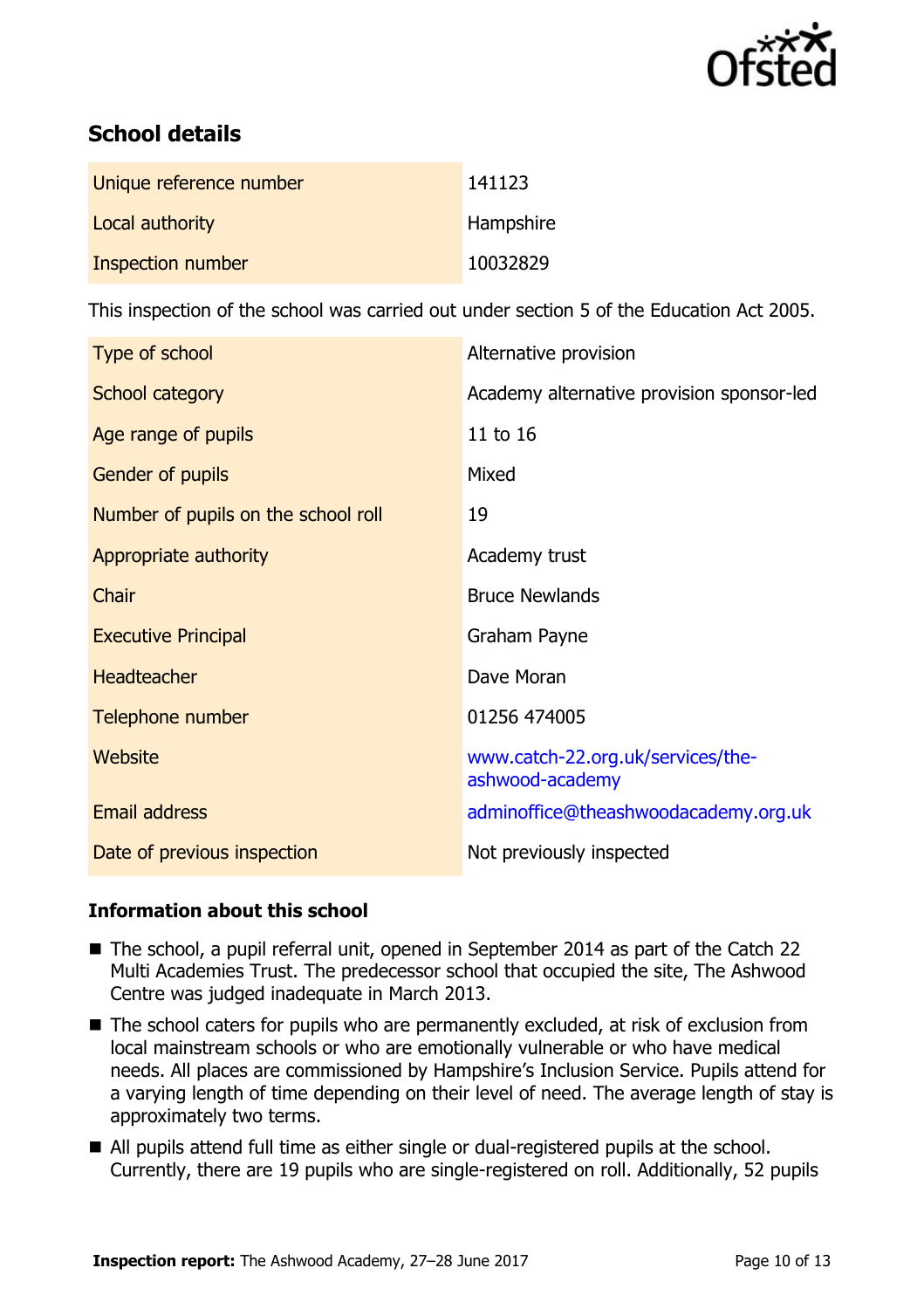

attend on a short-term basis with the aim of reintegrating back into mainstream schools or moving on to the next stage successfully.

- The school aims 'to ensure that all learners fulfil every aspect of their potential and become equipped for reintegration to school, further education or employment'.
- The executive principal moved from his previous role of headteacher to take up the responsibility of executive principal in January 2016. At the same time, the deputy headteacher became acting headteacher and in September 2016 took up the substantive post.
- **Pupils follow courses with other educational providers including Basingstoke College of** Technology and Inclusion Hampshire.
- The school does not meet requirements on the publication of specified information on its website.
- The school does not comply with Department for Education guidance on what academies should publish about the curriculum, equalities objectives and how the school spends pupil premium funding.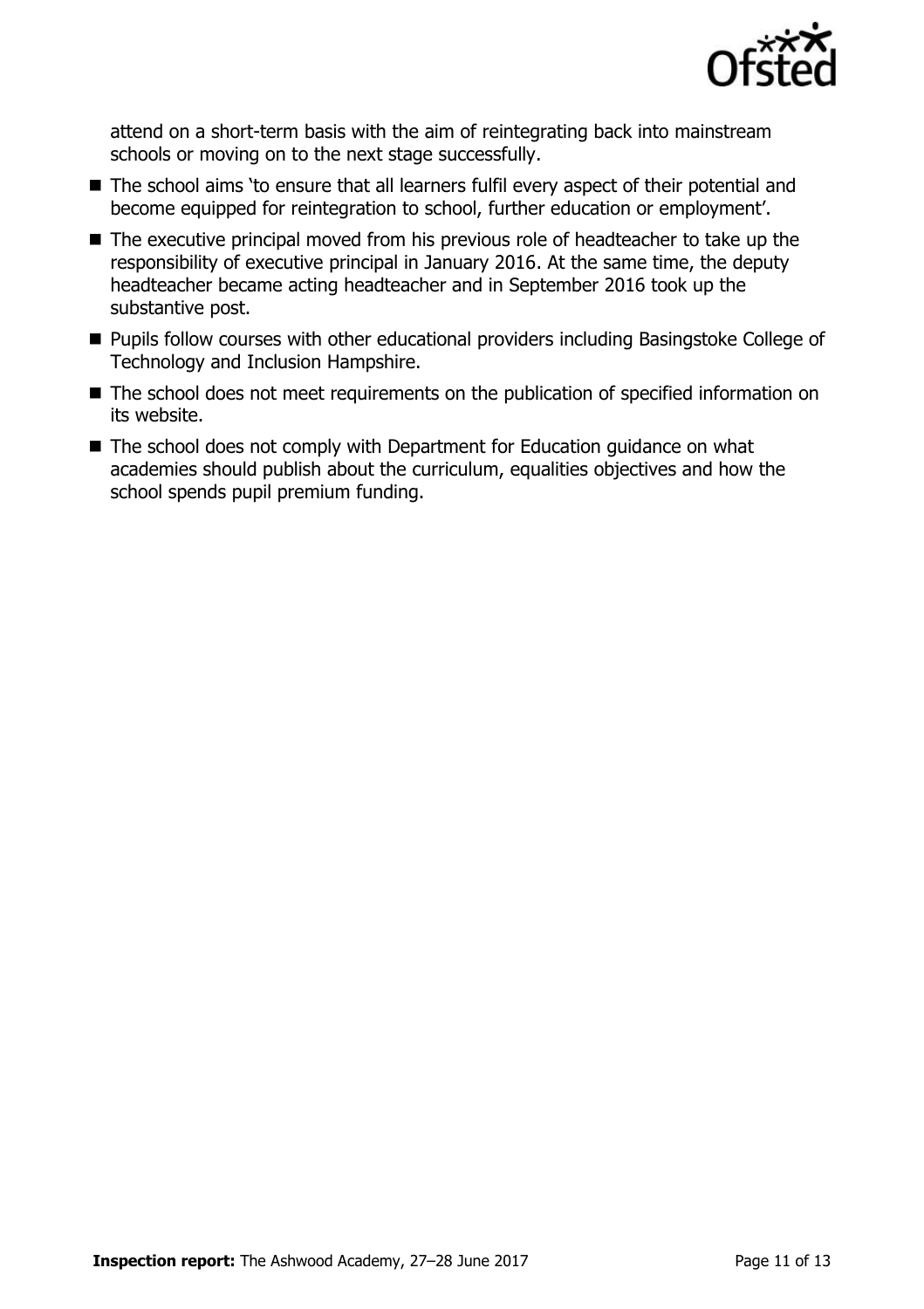

## **Information about this inspection**

- Inspectors met with the executive principal, the headteacher and three governors, including the chair of the governing body. They also met with a representative of the local authority, who commissions places for pupils on behalf of Hampshire local authority.
- **Inspectors met with staff, including those who hold significant responsibilities including** the school's English, mathematics and science leaders.
- An inspector spoke to a representative from Inclusion Hampshire, an alternative provider used by the school. A telephone call was also made to one of the school's feeder schools.
- **Inspectors observed learning in 12 lessons, seven jointly with the headteacher.** Inspectors looked at pupils' work and met with a group of pupils who belong to the school council.
- Inspectors analysed a range of school documentation, including information about pupils' achievement, the school's improvement plan and safeguarding checks, policies and procedures. Inspectors considered leaders' own evaluation of the school's effectiveness.
- Inspectors considered the eight responses to the pupil survey and a letter received from Children's Services in Hampshire. There were no responses from parents to Ofsted's Parent View online survey. Inspectors also considered 16 responses to the staff survey.

#### **Inspection team**

**Elizabeth Farr, lead inspector Her Majesty's Inspector** 

**John Bosley Community Community Community Community Community Community Community Community Community Community**